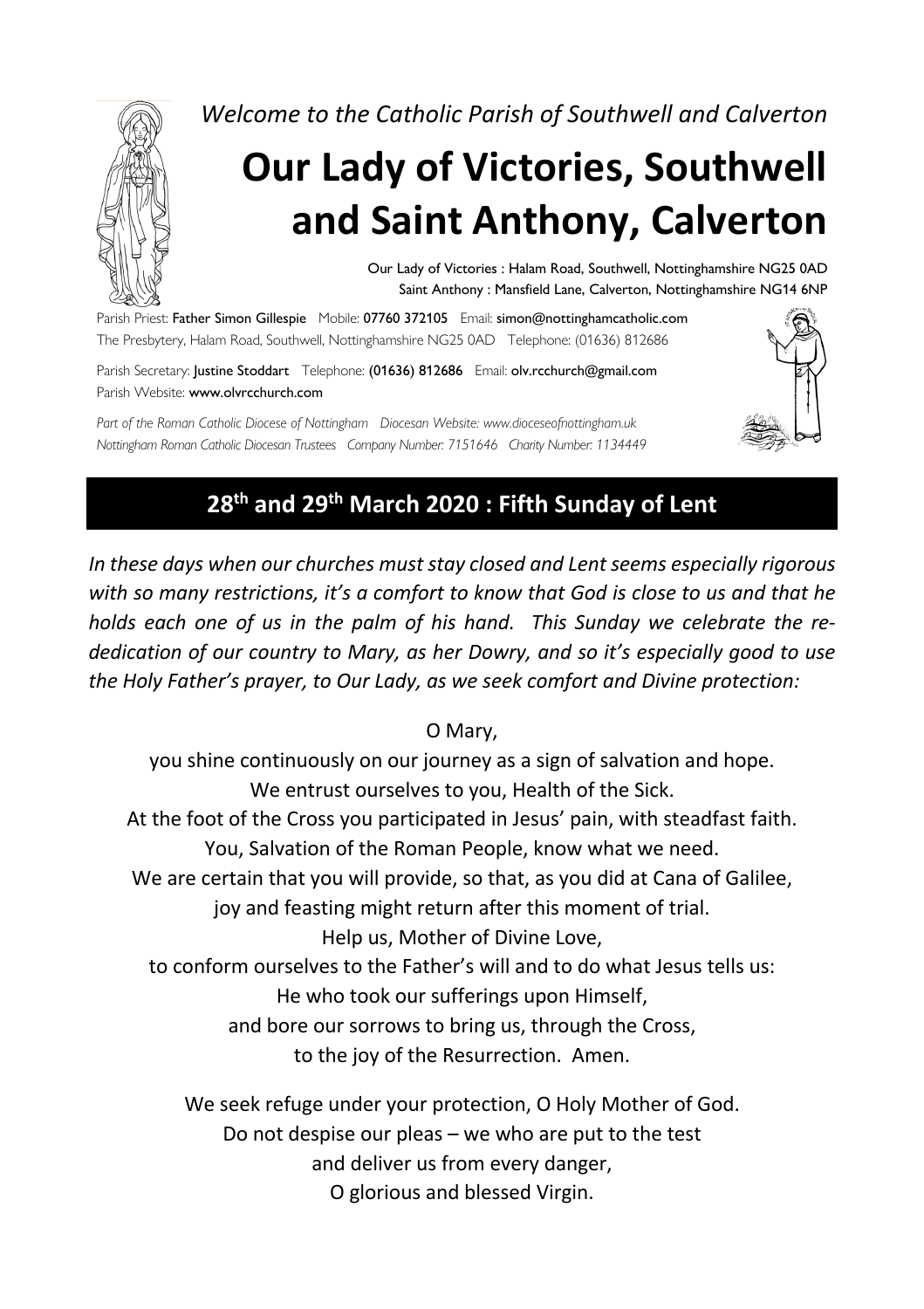# **National Temporary Closure of Churches Diocesan Update: 25th March**

Following the announcement last week, by the Bishops of England and Wales, of the suspension of public participation in the public liturgical celebrations, the situation developed a few days ago when all churches were asked to close, for an initial period of three weeks.



Accordingly, from 24<sup>th</sup> March, and for an initial period of three weeks (including Easter), Bishop Patrick has decreed that all Catholic churches and chapels of ease in our diocese must remain closed. A fuller explanation of this, given by the President of the Bishops' Conference, Cardinal Vincent Nichols, can be viewed on-line here:

#### **https://rcdow.org.uk/news/churches-to-close-with-immediate-effect/**

Father Simon continues to celebrate Mass and the Liturgy of the Hours each day in Our Lady of Victories church, where the Blessed Sacrament remains reserved. With the current restrictions on movement unless essential it's not easy for Mass to be celebrated, even privately, in Calverton, and so the Blessed Sacrament has been removed from Saint Anthony's church. Sincere thanks to those parishioners in Calverton who continue to visit the church and ensure all is well with the building.

## **Access to a Priest or the Sacraments**

During these days when our Catholic churches throughout the country have to remain closed Mass is still celebrated every day for the intentions of all the parishioners of Southwell and Calverton, and for the specific intentions you have requested. If you need to contact Father Simon, please get in touch : all the contact details are on the front page of this newsletter.

Justine, our parish secretary, is now working from home, but can be contacted through the parish email address, and is collecting the post regularly.

As requested by the Prime Minister on 23<sup>rd</sup> March, public religious celebrations are not taking place for the time being. **Funeral Services** can still be held, at the cemetery or crematorium, and a Requiem Mass or Memorial Mass can be celebrated later, when it's possible to gather again in church.

If you or someone you know wishes to be anointed with the **Sacrament of the Sick** please speak with Father Simon. Likewise, if you or someone you know wishes to celebrate the **Sacrament of Reconciliation** (Confession) this can be arranged directly with Father Simon.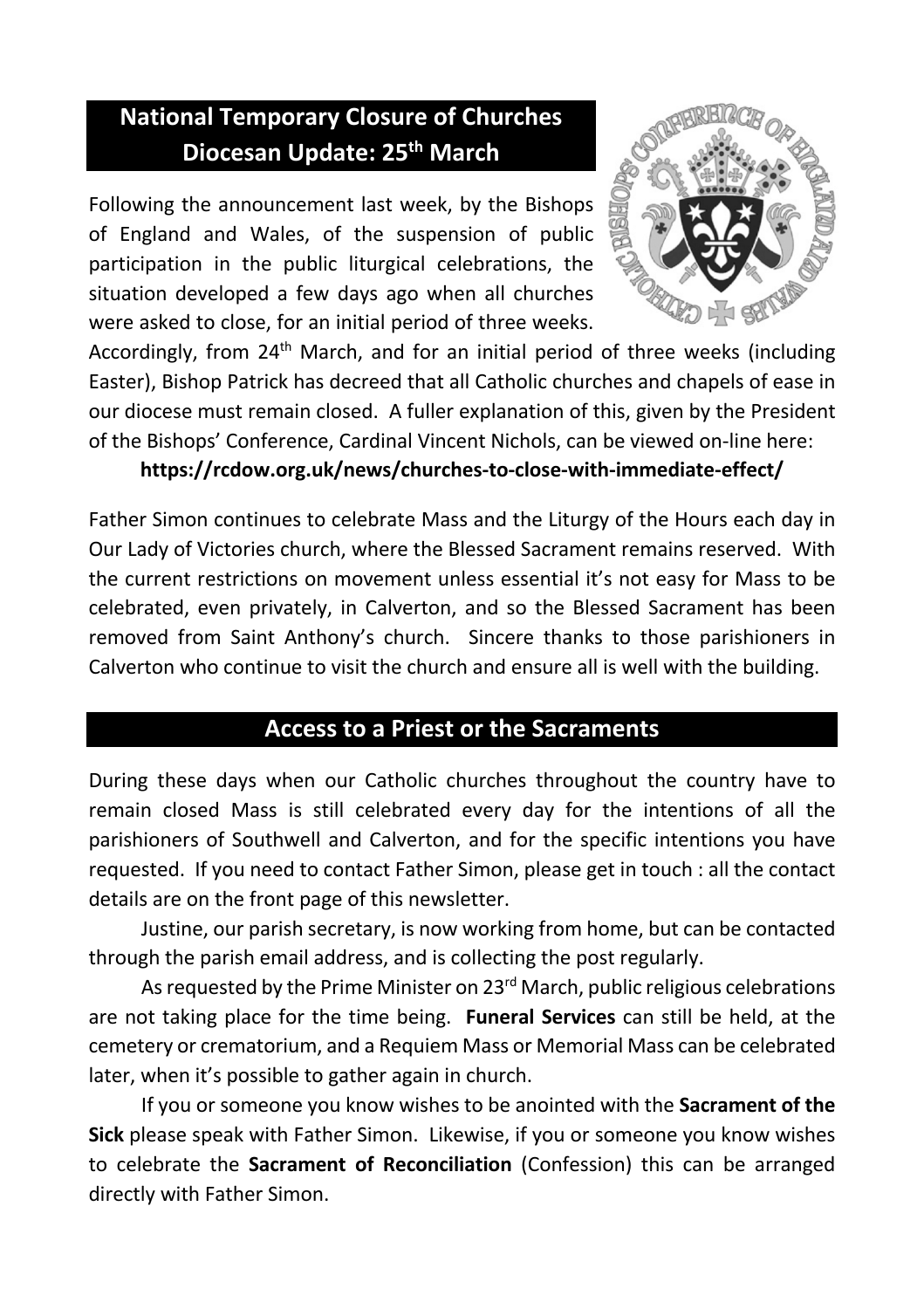# **Ways to continue to participate in the life of the Church**

The **readings and prayers for Mass** each day can be found here:

• https://universalis.com/europe.england.nottingham/mass.htm

**Daily Mass** is broadcast from our Cathedral in Nottingham at the following times:

- Sundays and Saturdays: 10am
- Weekdays: 1pm

The link to the televised Mass is here:

• http://www.stbarnabascathedral.org.uk/01 Community/livestream.html

**Daily Mass** is broadcast from the National Shrine and Minor Basilica of Our Lady in Walsingham each day at 12 noon:

• http://www.walsingham.org.uk/live-stream

**Sunday Mass**, celebrated by Bishop Patrick, will be broadcast from his chapel at Bishop's House each Sunday at 10am:

• www.youtube.com/channel/UCaf7upUMsn3Kl8GD79FotjQ/featured?fbclid=I wAR1JRpqkdO0rHZY98bsnSC\_N9TKbvSKXv0L5bT4yVCcMTHaVmAwaW4g-rAk

Bishop Patrick is also celebrating other liturgies, such as the **Stations of the Cross**, and times of **Adoration of the Blessed Sacrament**. Check his YouTube channel (using the link above) for each day's schedule.

The **Rosary** is prayed throughout the day from the Shrine of Our Lady at the Grotto in Lourdes:

• https://www.lourdes-france.org/en/tv-lourdes

**Resources for children** can be found via the Nottingham Diocesan Catholic Youth Service's (NDCYS) website:

• https://ndcys.com

There are also ideas for **children's liturgy** on Cafod's website:

• https://cafod.org.uk/Education/Children-s-liturgy

In these days let us stay safe and well, with our eyes fixed on the Lord. As our churches have to remain closed, let us open our hearts even wider. As the Psalms say 'Grow higher ancient doors and let the King of Glory enter.' These are the doors of our hearts. God knows well how to fill our lives. We must open our hearts in prayer and silent welcome.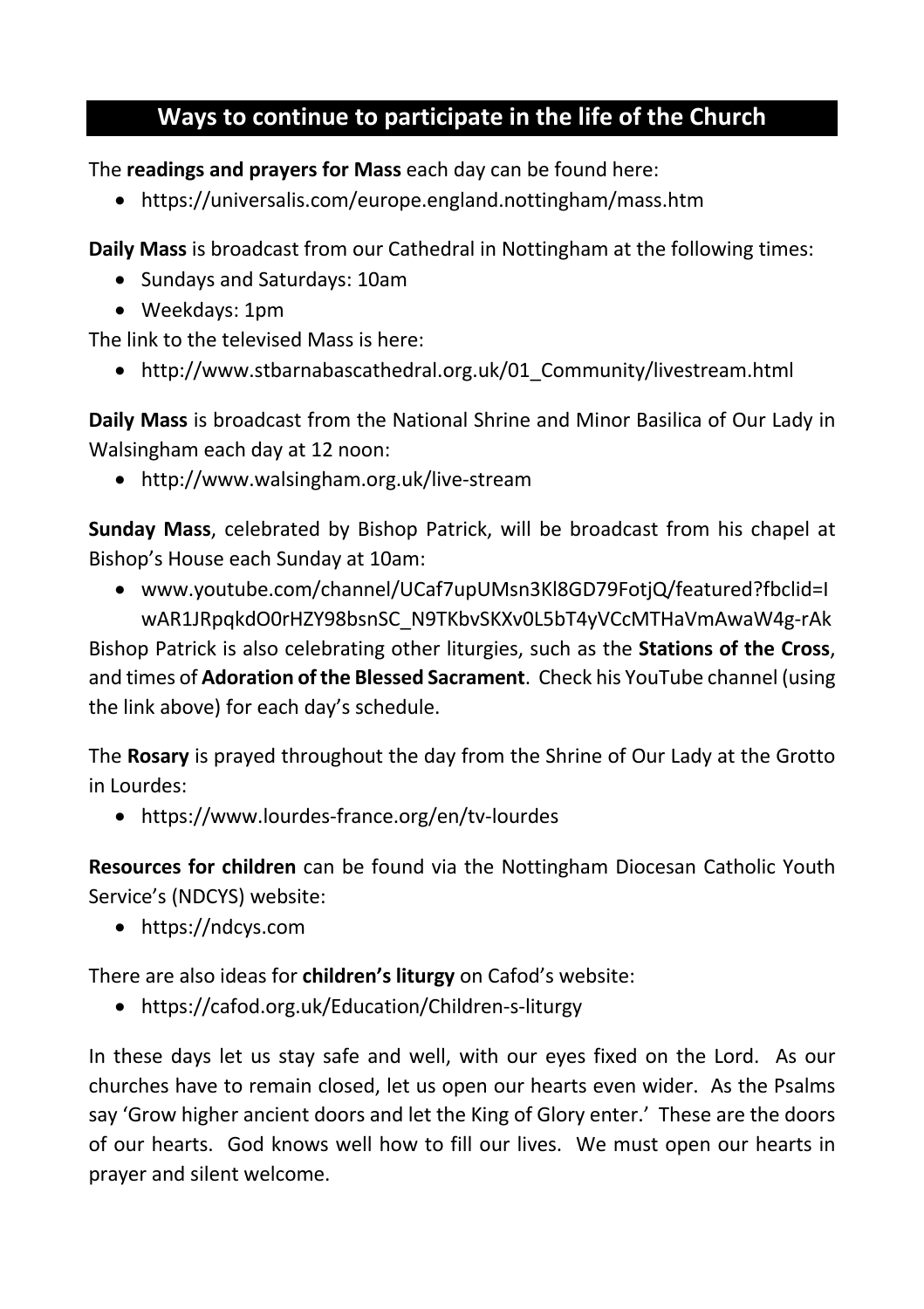## **Readings at Masses this week**

| During this time when we're not able to attend Mass, reading and pondering the |                                                               |
|--------------------------------------------------------------------------------|---------------------------------------------------------------|
| reading we would hear at Mass is one way of being in union with the Church     |                                                               |
| throughout the world. The references to the day's readings are given below:    |                                                               |
| Sunday                                                                         | Ezekiel 37:12-14; Psalm 129(130); Romans 8:8-11; John 11:1-45 |
| Monday                                                                         | Daniel 13:1-9.15-17.19-30.33-62; Psalm 22(23); John 8:1-11    |
| Tuesday                                                                        | Numbers 21:4-9; Psalm 101(102):2-3.16-21; John 8:21-30        |
| Wednesday                                                                      | Daniel 3:14-20.24-25.28; Psalm 3:52-56; John 8:31-42          |
| Thursday                                                                       | Genesis 17:3-9; Psalm 104(105):4-9; John 8:51-59;             |
| Friday                                                                         | Jeremiah 20:10-13; Psalm 17(18):2-7; John 10:31-42            |
| Saturday                                                                       | Ezekiel 37:21-28; Psalm 31:10-13; John 11:45-56               |

# **Some practical points**

Although Masses and other Acts of Worship won't be available to the lay faithful for the foreseeable future, if you wish to have a Mass offered for a particular intention simply put a Mass envelope with the details through the presbytery letterbox, or email the parish office or Father Simon. The daily Mass intentions will continue to be published in the newsletter.

Since there are no Sunday collections it's greatly appreciated when parishioners are able to give their offerings via standing order. Sincere thanks to those parishioners who have set-up new standing orders in light of the Financial Presentation to the parish in February. If you've not set one up yet, but are able to do so, the details your bank will need are:

- Account name: **Our Lady of Victories Southwell RCP**
- Sort Code: **30-67-76**
- Account number: **45368360**

## **Newsletter via email**

If you'd like to receive the parish newsletter by email simply email Justine (the parish secretary, at olv.rcchurch@gmail.com, asking to be added to the list. You can still collect a paper copy if you wish, and it will be available on the parish website also. In these coming days when it isn't possible for parishioners to get to Mass **it would be very helpful to have parishioners' written consent (via email is fine) to send out the newsletter**, and possibly other urgent messages, via email.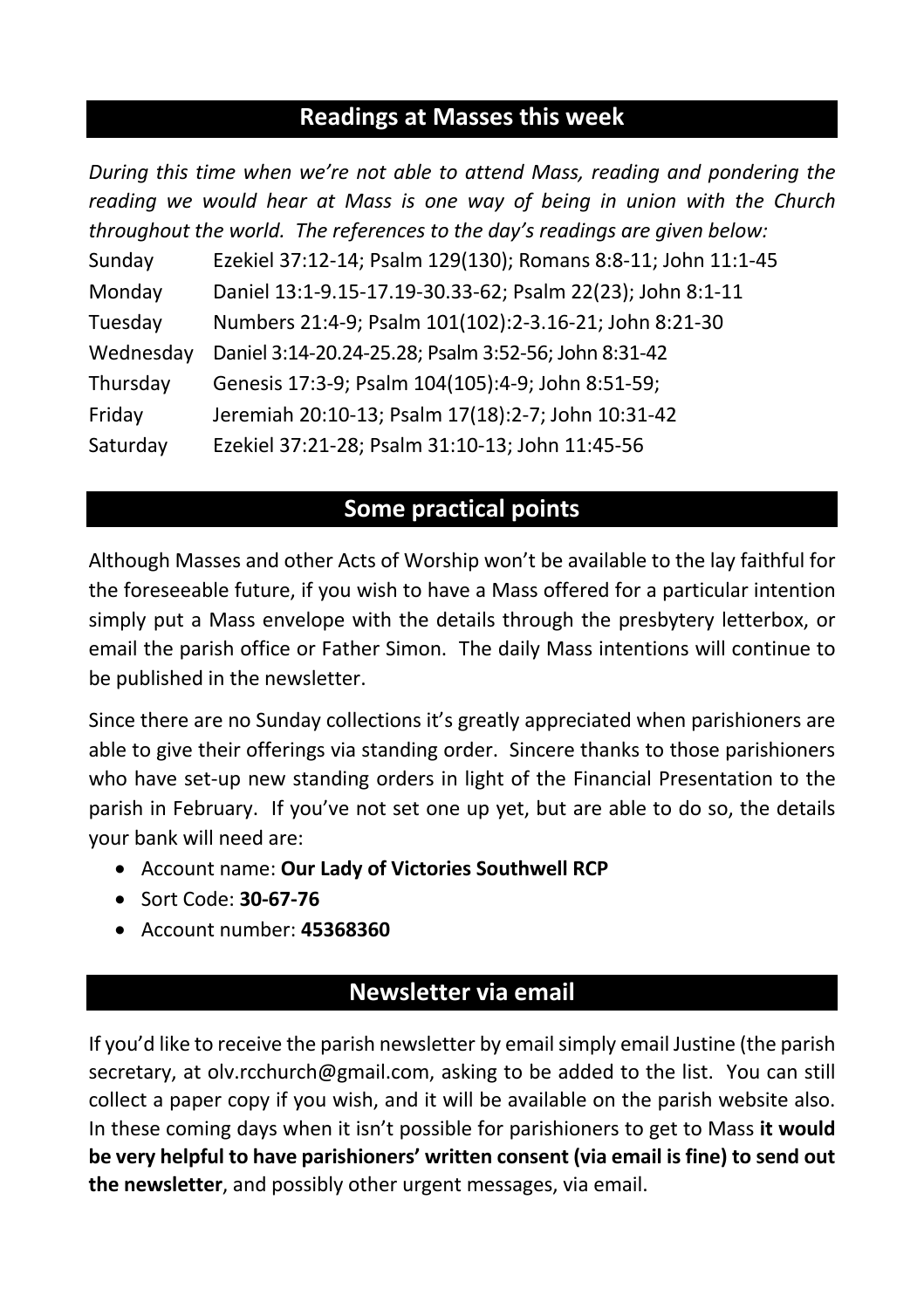# **Rededication of England as Mary's Dowry**

Over the past weeks we have been praying the Angelus prayer before Mass, and no doubt in our homes and families, as a way of preparing for the rededication of our country as Mary's Dowry.

England was first dedicated to Mary in 1381, by King Richard II and was 'set apart for her among the nations'. In medieval times Mary was recognised as having a particular care for the people of England, who saw Mary as their protectoress. From this came about the title of *dos Mariae*, or 'Dowry of Mary', acknowledging this special relationship towards Mary, especially through pilgrimages to her greatest shrine in Walsingham, Norfolk. Although this devotion came to an abrupt end at the time of the Reformation (despite King Henry VIII himself having made pilgrimages to Walsingham earlier in his life), love of Mary continued, secretly, for those who kept the 'old faith' alive. Pope Leo XIII, in 1893, acknowledged this devotion when speaking to English pilgrims in Rome: 'the wonderful filial love which burnt within the heart of your forefathers towards the great Mother of God ... to whose service they consecrated themselves with such abundant proofs of devotion, that the kingdom itself acquired the singular and highly honourable title of 'Mary's Dowry.'

England was re-dedicated as 'Mary's Dowry' by the Pope in 1893, and the Catholic Shrine of Our Lady of Walsingham was refounded, at the Slipper Chapel, in 1897. From then the ancient filial love of Mary has continued to grow, and become a hallmark of English Catholicism. After the Second World War, when fourteen lifesized crosses were carried by ex-servicemen to Walsingham, in thanksgiving for the end of the war, and to make a life-sized Stations of the Cross, Cardinal Griffin, then Archbishop of Westminster, re-consecrated England as Mary's Dowry. After the Mass was revised in 1969 Cardinal Heenan made a special request that the 'Hail Mary' prayer be retained in Masses in England, so that this love of Mary might not be forgotten. In 1982 when Pope Saint John Paul II made his pastoral visit to England, although he didn't visit Walsingham he asked that the statue of Our Lady be brought to his national Mass at Wembley Stadium, and there re-consecrated England to Our Lady, recognising again that special bond, that 'dowry' of England to Mary.

Over the past three years the statute of Our Lady has travelled from Walsingham to each Cathedral in England, making a pilgrimage though the Catholics of our country in preparation for this re-dedication. On Sunday Cardinal Nichols, together with all the bishops in England, each is his own Cathedral, will pray this rededication. Although none of us can be physically present, we are invited to make the same prayers and dedication in our own homes, and all the young people in our schools have been invited to do the same on Monday, when they would have been in class. The two prayers opposite unite us in this beautiful way to Mary, our Mother.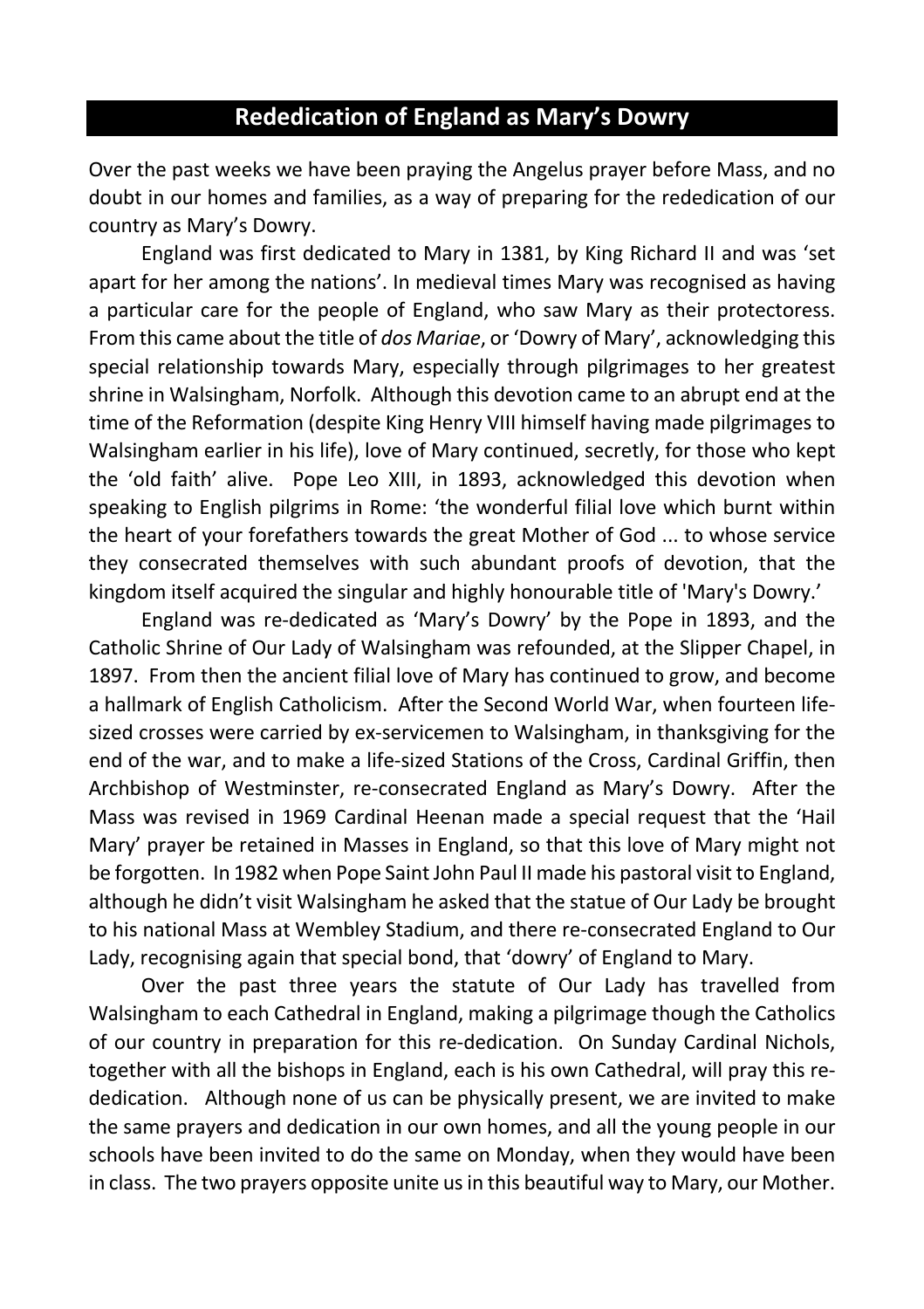## **The Angelus Promise**

*The Angelus Promise is a spiritual exercise created to assist you to embrace the message of Our Lady, as expressed in the Angelus. It invites you to "share in the joy of the Annunciation" by following Mary's openness to God's call, through her faithfilled "yes". Through your own faith-filled "yes", the Lord will work wonders in your life.* 

# **R: The Angel of the Lord declared unto Mary**

## **V: And she conceived by the Holy Spirit**

As God once chose Mary to become the Mother of His Son through the message of an angel, so He chooses me this day, and invites me through the ministry of the Church or the example of another, to seek and do His Will at this moment in my life. Hail Mary full of Grace...

## **R: Behold the handmaid of the Lord**

## **V: Be it be done unto me according to thy Word**

Mary's response to her invitation, "let it be done to me according to your Word", opened her heart to God's grace and all things became possible. Let my "yes" today take away fear, as I embrace God's Will, and like Mary "ponder these things in my heart".

Hail Mary full of Grace...

## **R: And the Word became flesh (Bow or genuflect)**

## **V: And dwelt among us**

At a moment in history, Mary's faith-filled "yes" conceived Him, first in her heart, which then led to the birth of our Saviour. Through accepting Him in my heart, enable me to recognise my role in bringing Christ to my sisters and brothers today. Hail Mary full of Grace...

## **R: Pray for us most holy Mother of God**

## **V: That we may be made worthy of the promises of Christ**

Let us pray: O Holy Mother of God, pray for us, and assist us as we dedicate ourselves this day. Your Yes at the Annunciation brought our Saviour Jesus into the world, and you invite us to contemplate the great mystery of the Incarnation, sharing your joy in announcing that "the Word was made flesh and lived among us." May our yes, this day, open our hearts to serve our sisters and brothers in this your Dowry, that they too may share our joy in the Good News that God walks among us. We make this prayer through Christ our Lord. Amen.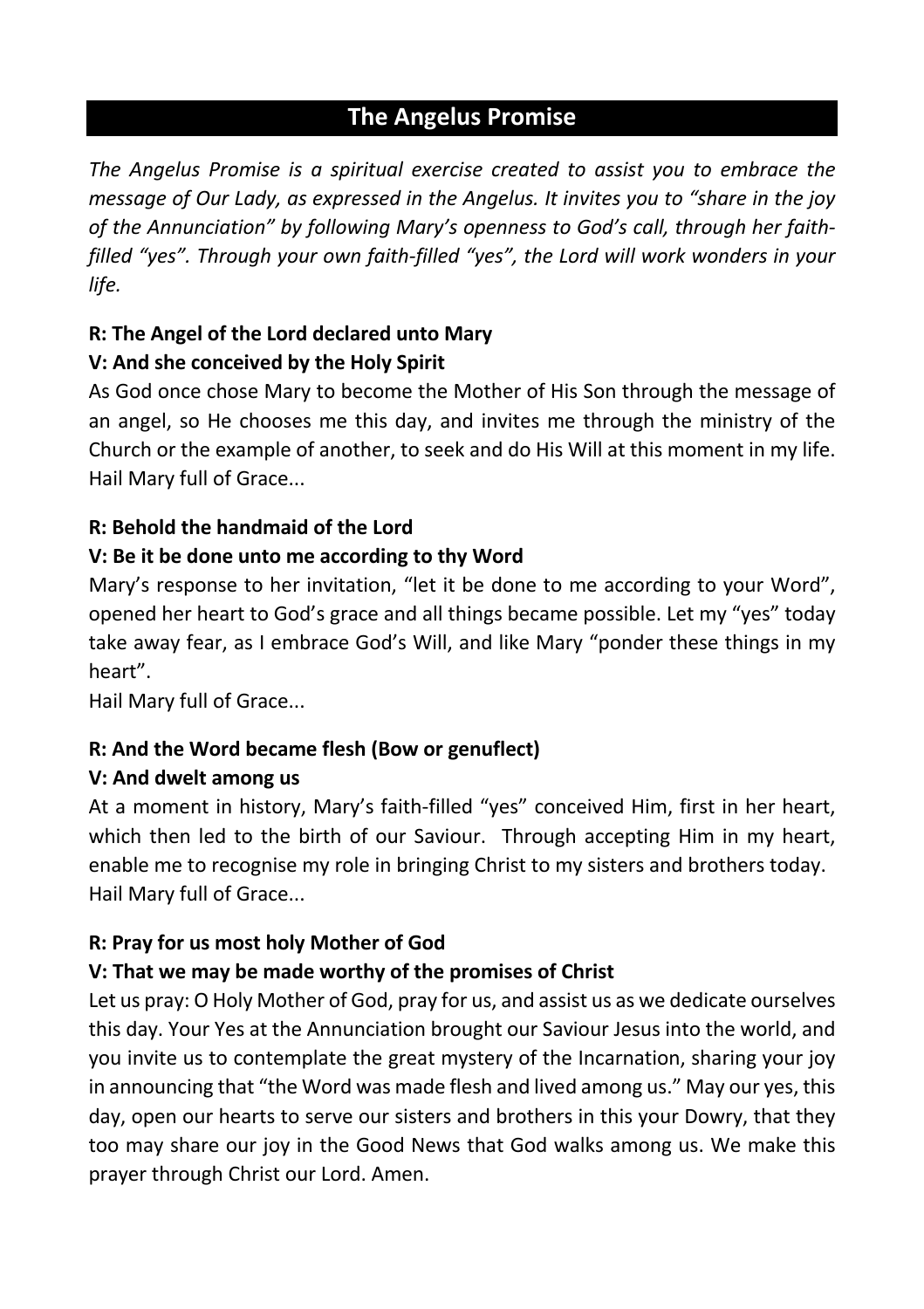## **The Act of Entrustment of England to Mary**

*These prayers will be led by Cardinal Nicholas at 12 noon, and can be watched through the live-stream on the National Shrine's website:*

**https://www.walsingham.org.uk/live-stream/** *Alternatively, pray these prayers at 12 noon, or in small portions throughout the day, either alone or as a family, even with loved ones over the telephone, or via an on-line chat or webcam call.*

*Our physical separation in these days doesn't stop us praying together!*



#### **Prayer**

O Blessed Virgin Mary, Mother of God and our most gentle Queen and Mother, look down in mercy upon England thy "Dowry" and upon us all who greatly hope and trust in thee.

#### **Response**

We your faithful people assembled here offer you this country in which we live. Once it was yours, all its children were your children and you were honoured throughout England as its Protectress and its Queen. Again do we consecrate it as your Dowry, and entrust it to your maternal care.

#### **Prayer**

By thee it was that Jesus our Saviour and our hope was given unto the world; and He has given thee to us that we might hope still more.

#### **Response**

To you we entrust the Church, which invokes you as Mother. On earth you preceded her in the pilgrimage of faith. Comfort her in her difficulties and trials. Make her always the sign and instrument of intimate union with God and of the unity of the whole human race. To you, Mother of the human family, and of the nations, we confidently entrust the whole of humanity with its hopes and fears. Let it not lack the light of true wisdom. Guide it to seek freedom and justice for all. Direct its steps in the ways of peace. Enable all to meet Christ, the Way, the Truth and the Life.

#### **Prayer**

Plead for us thy children, whom thou didst receive and accept at the foot of the Cross, O sorrowful Mother.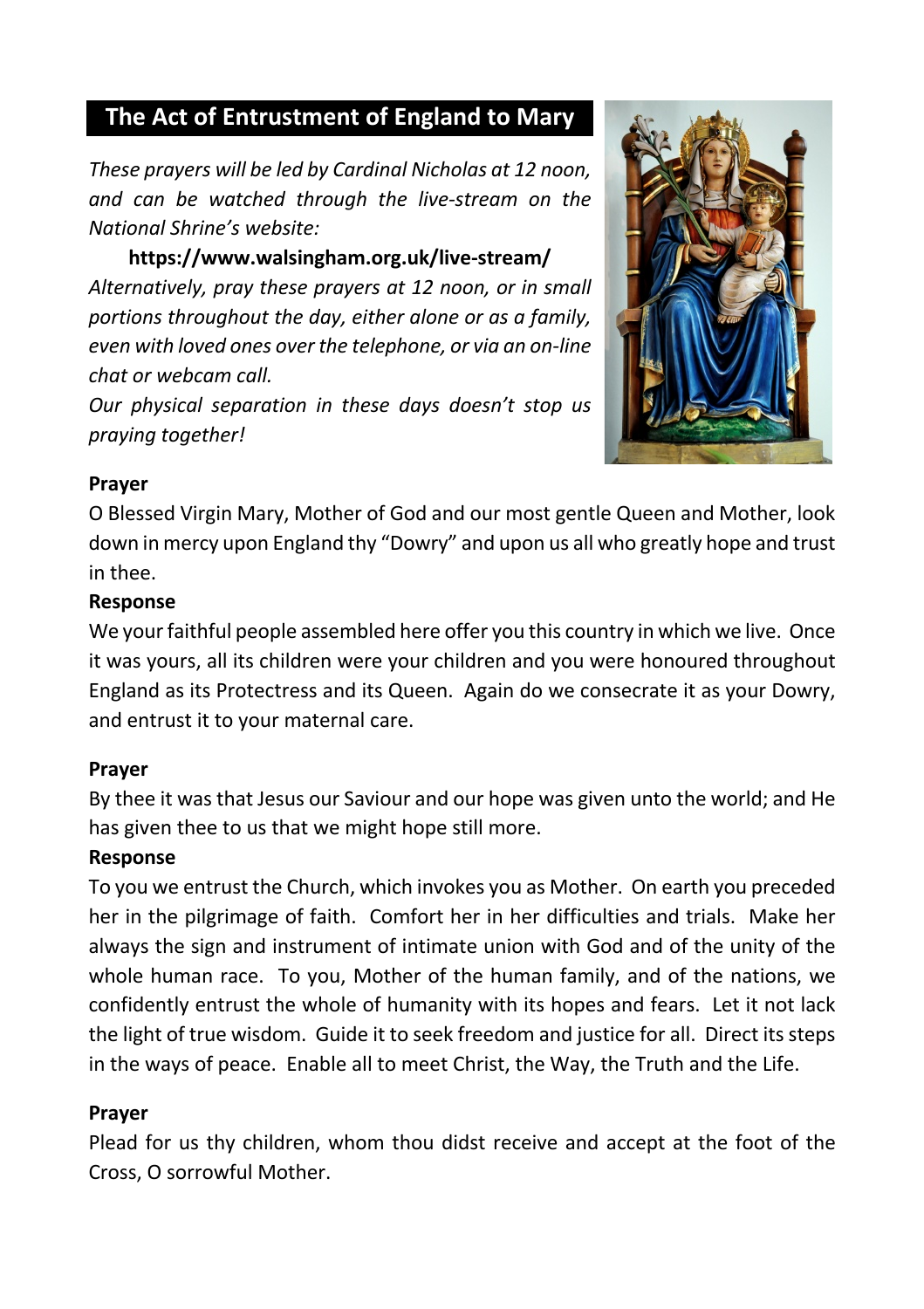## **Response**

Pray, O Holy Mother of God, for the conversion of heart of the people of England, restoration of the sick, consolation for the troubled, repentance of sinners, peace to the departed. Queen of Peace, pray for us and give to the world the peace for which all peoples are longing, peace in the truth, justice and charity of Christ. Give peace to the nations and to the souls of all, that in peace, the Kingdom of God may prevail.

## **Prayer**

Intercede for our separated brethren, that with us in the one true fold they may be united to the supreme Shepherd, the Vicar of thy Son.

#### **Response**

May your prayers bring back this country to the fullness of its ancient faith. May your intercession lead us to a closer union with your divine Son. We offer you all the people of this land, especially those who know you so little or not at all. May all in our country know Christ, the light of the world and its only Saviour.

#### **Prayer**

Pray for us all, dear Mother, that by faith fruitful in good works we may all deserve to see and praise God, together with thee, in our heavenly home.

#### **Response**

May we who follow your Son, be fruitful in the good work of building a culture of life in our world, where all human life is treasured and the gift of God's creation is respected and cared for, so that all may share the fruits of Gods generous love.

## **V: Pray for us O Holy Mother of God**

## **R: That we may be made worthy of the Promises of Christ.**

O Blessed Virgin Mary, Mother of God, and our most gentle Queen and Mother, look down in mercy upon England, thy Dowry, and upon us all who greatly hope and trust in thee. By thee it was that Jesus, our Saviour and our hope, was given unto the world; and he has given thee to us that we might hope still more. Plead for us thy children, whom thou didst receive and accept at the foot of the cross, O sorrowful Mother, intercede for our separated brethren, that with us in the one true fold they may be united to the Chief Shepherd, the Vicar of thy Son. Pray for us all, dear Mother, that by faith, fruitful in good works, we may all deserve to see and praise God, together with thee in our heavenly home.

Amen.

*Visit the website www.Behold2020.com for fuller information*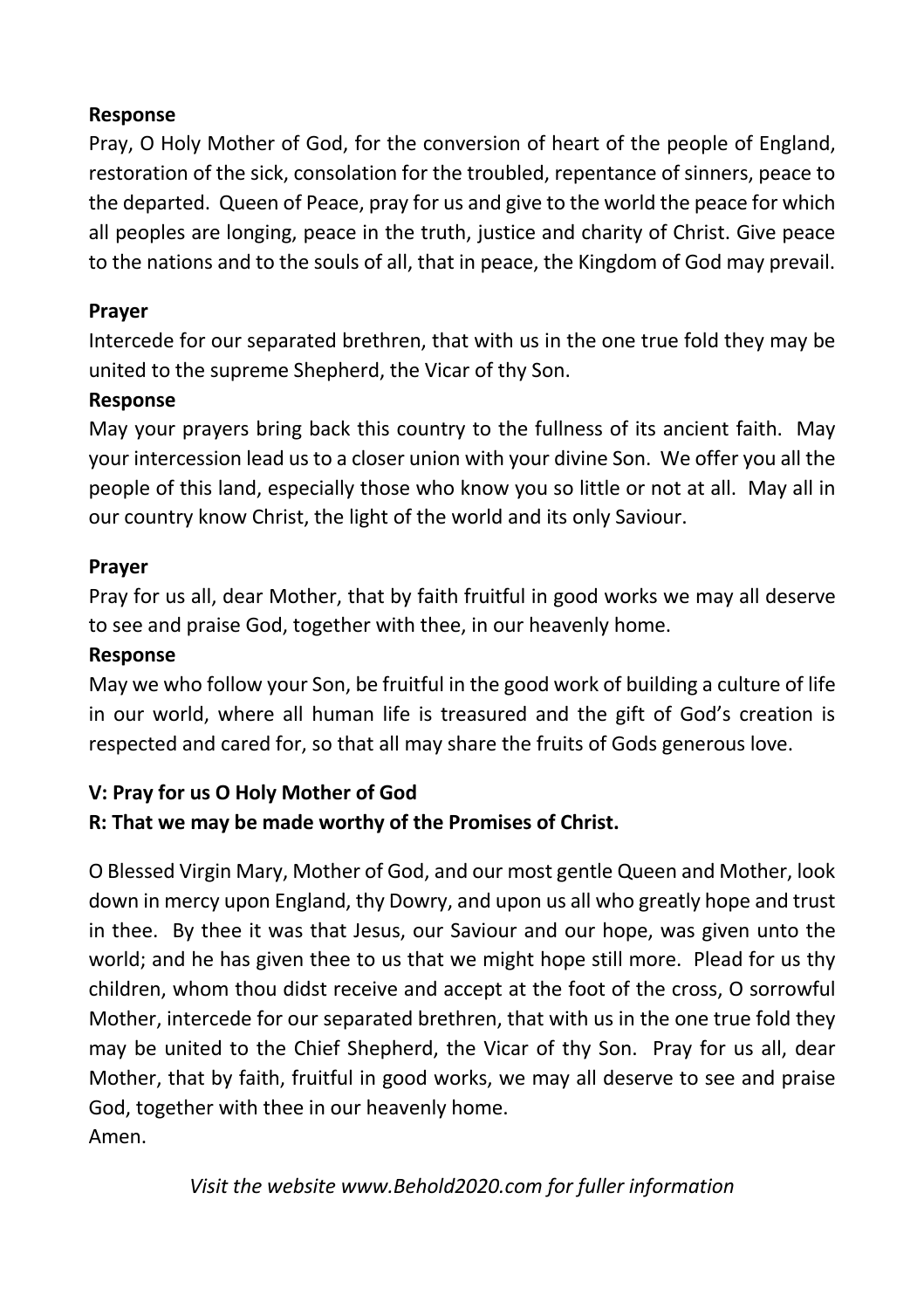# **Supporting the vulnerable during the Covid-19 pandemic**

Parishioners may already know that Southwell Town Council is co-ordinating a service to offer support to isolated vulnerable people who are required to remain in their own homes for the duration of the Covid-19 crisis. They have asked for each church community to provide names of parishioners who would be prepared to offer such help. The range of help is from collecting and delivering food, medicines and other essential items to simply being prepared to make contact by phone on a regular basis, offering moral support. If you feel able to offer this support, almost certainly to complete strangers, then either email or telephone the parish office with your details and an indication what support you would feel comfortable providing.

# **Foodbank Appeal**

Foodbank collections in Southwell are now only at the Co-Op, One-Stop and LLoyds. **During these extraordinary times there will be even greater demand for our local foodbank.** The volunteers there are bracing themselves for the inevitable increase in demand that Covid-19 brings and are determined to keep open and provide support. For many people there will be real difficulties maintaining the donations normally provided, be it because of remaining indoors or feeling reluctant to be seen purchasing more than we personally need.

For those who regularly donate food an alternative would be to donate some money directly to the foodbank. If you're able to do this, please either

- send a cheque payable to Newark Foodbank, to:
	- o Newark Foodbank, c/o Barnbygate Methodist Church, 15a Barnbygate, Newark NG24 1PX
- or make a bank transfer to their account:
	- o account name: Newark Foodbank
	- $\circ$  sort code: 40-52-40
	- o account number: 00027004

Parishioners might even consider regular giving by downloading a standing order mandate from their website:

• https://newark.foodbank.org.uk/wp-

content/uploads/sites/93/2015/06/Newark-Standing-Order-Form-PDF.pdf The Foodbank certainly expect to have to augment their supplies by buying in food to cover dropping donations. However difficult times become in the next few months, let us not forget those whose struggle is often great than ours.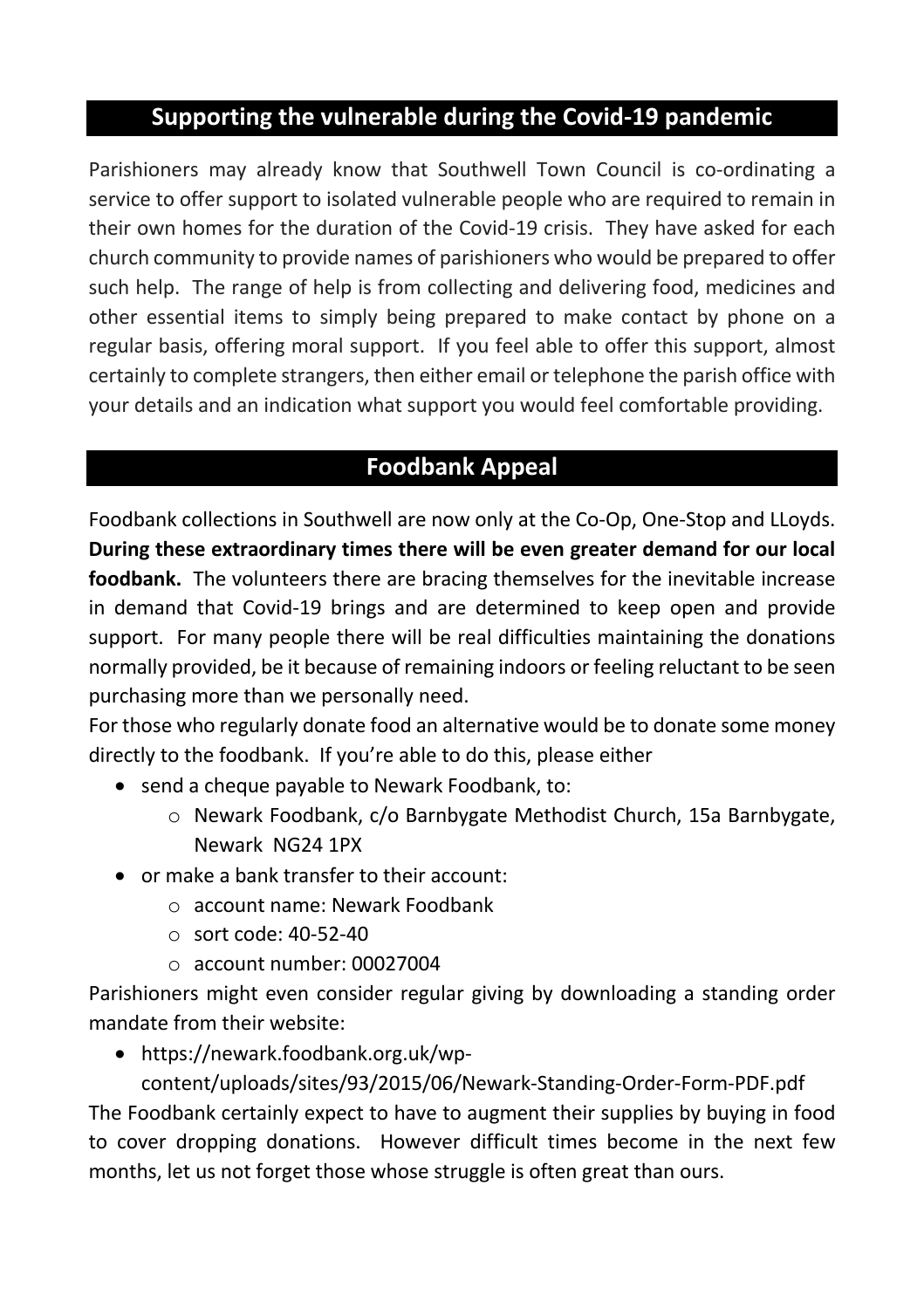## **Destitute Asylum Seekers**

Thank you to everyone who is able to continue donating items to those asylum seekers who find themselves in desperate situations without the necessary food, toiletries etc to support themselves. The collection box in Southwell Post Office is still available, open from 10am until 3pm on weekdays. In this difficult time, if it's easier, you might wish to make a monetary donation to the Saturday Group instead, via their website: www.nottsrefugeeforum.org.uk/projects/anti-destitution-project Sincere thanks as ever: Pati Colman : 01636-813260

# **Job Opportunities within the Diocese**

The directors of the Nottingham Roman Catholic Education Service are seeking to appoint an Assistant Director to take a leading role in the continuing development of all areas of Catholic Life within our diocesan schools. Full details are available at www.dioceseofnottingham.uk/education/recruitment/diocesan-education-service The closing date for applications is Thursday 2<sup>nd</sup> April.

The governors of Bishop Ellis Catholic Primary School, Leicester LE4 8GP are seeking to appoint a new headteacher. Further details are available on the website www.dioceseofnottingham.uk/education/recruitment/primary-school-vacancies Visits to the school can be arranged by calling Sarah Kennedy at the school office on 0116 269 5510. The closing date for applications is Thursday  $2^{nd}$  April.

# **Join the 'Fight Infections in Africa' Appeal**

Bishop Patrick is Patron of this small Leicestershire charity which offers medical care to some of the poorest people in sub-Saharan Africa. The charity has Catholic roots and works closely with the Catholic Religious Sisters who run the few local small Medical Centres. The Bishop is asking if each parish in the diocese would be prepared to raise £100 to support this appeal. Too many vulnerable children and adults in sub-Saharan Africa are suffering or dying from treatable infections, and they desperately need our help. £100 could treat 380 patients with diarrhoeal disease. For further details please take a quick look at this short video:

https://www.youtube.com/watch?v=eqy2Jbr1COg or go to https://intercare.org.uk **We won't have a specific collection for this appeal – but if anyone is able to make a donation please place it in an envelope and put it through the presbytery letterbox during Lent. Let's see if, as a parish, we can raise £100 before Easter?**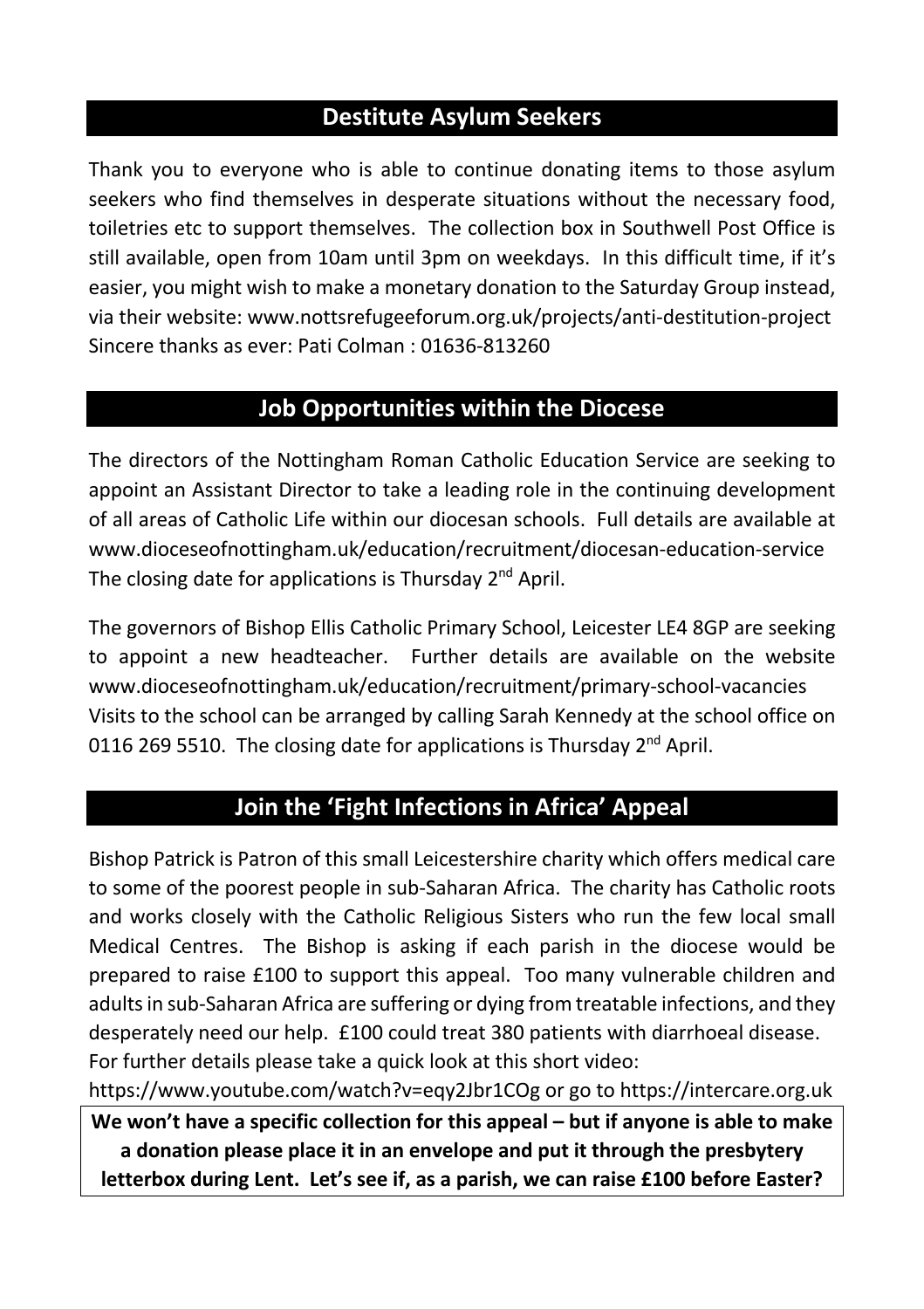# **Prayer for the Year of the Word**

Living God, you walk alongside us and speak to us throughout the Scriptures. Your Son, Jesus Christ, listens to our hopes and fears and shows us how to live for one another. Send us the Holy Spirit to open our hearts and minds so that we may be your witnesses throughout the world. Amen.

> V. Your word is our path and your truth is our light. R. This day and every day.

Our Lady of the Annunciation : Pray for us. Saint Matthew : Pray for us. Saint Jerome : Pray for us.

## **Prayers for …**

Please remember in your prayers especially:

- X **All those affected by the coronavirus outbreak** those infected, those caring for them, those who have died, and those who mourn
- X **Canon John Berry**, parish priest of Eastwood, Nottingham, and a priest of our diocese for more than 65 years, who died on Wednesday 25th March aged 90. May he rest in peace!
- X **Archbishop Peter Smith**, formerly Bishop of East Anglia, and Archbishop of Cardiff, and of Southwark, who died on Friday  $6<sup>th</sup>$  March, and whose Requiem Mass will be celebrated on 30<sup>th</sup> March. May he rest in peace!
- X **Clergy of our diocese who are sick at this time**: Monsignor Jonathan Moore, Fathers John Cairns, Tony Colebrook, Hugh Doherty, James Hannigan, Peter Harvey, Chris Hogan, Jim Lynch, Joe McGovern, Frank McLaughlin, Robert Rutledge, Michael Tutcher; Deacons Stephen Doona, and Bill Hutchinson.

# **A reflection from 'Marriage Matters'**

**The Lord will lead us back together** Ezekiel's words apply to us when we are going through tough times in our relationship, when intimacy, physical or otherwise, seems impossible. At such times, Jesus weeps for us as He did for Lazarus. He will bring us back together if we ask Him and are willing to be vulnerable enough to explore together the changes we need to make.